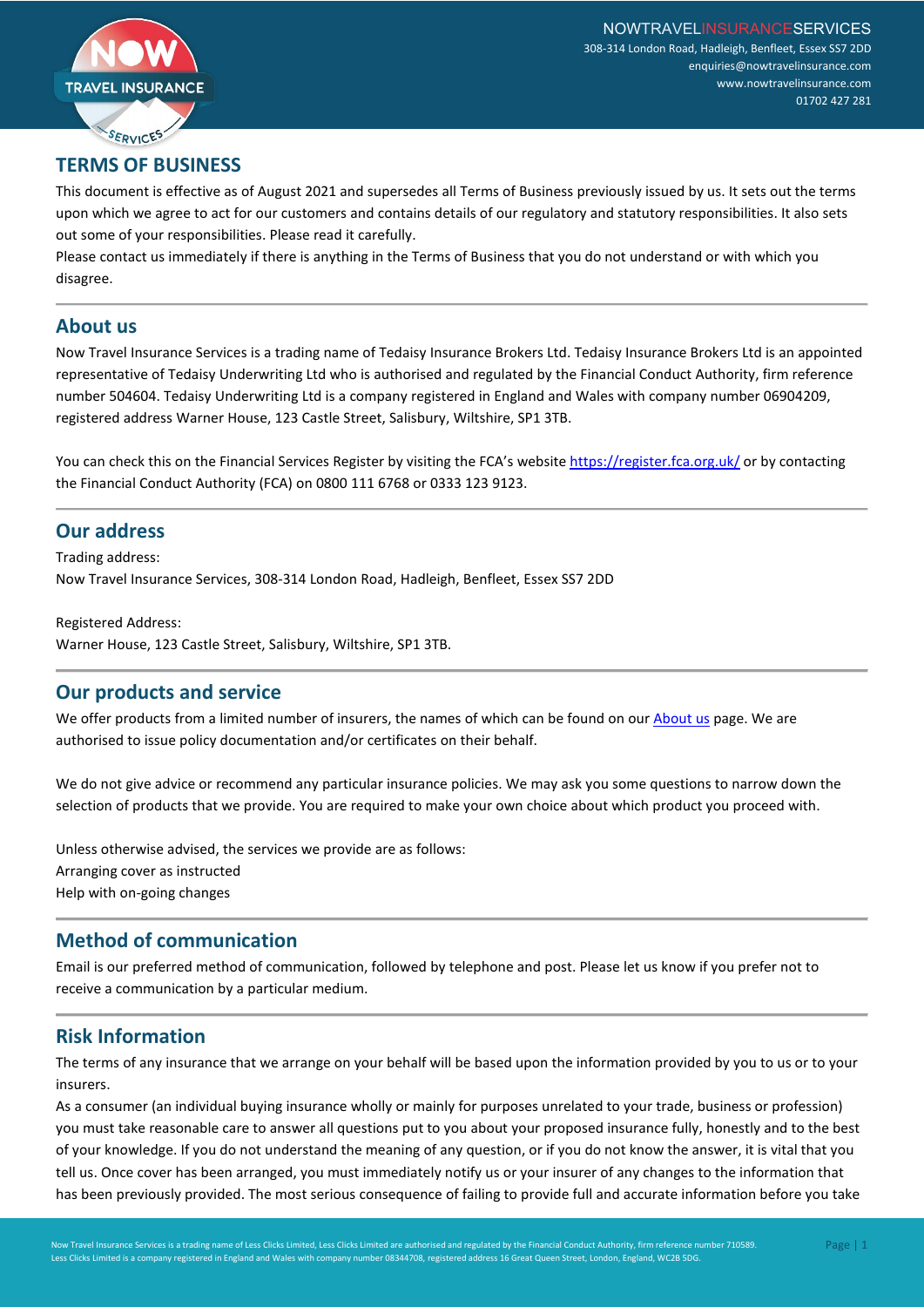

out insurance, or when your circumstances change, could be the invalidation of your cover. In that instance it would mean that a claim will be rejected.

## **Protecting your data**

All personal information about you will be treated as confidential and only disclosed in the normal course of negotiating, arranging and administering your insurance. This may include disclosing information to agents and service providers such as loss adjusters and approved contractors.

With a few exceptions, for example information requested by a court, a regulatory body, or information which is already in the public domain, we will not release information to any other party without your consent.

Under the Data Protection Act 1998 you have a right of access to see personal information about you that is held in our records, whether electronically or manually. If you have any queries, please write to us at the above address.

# **Privacy policy**

Please see our privacy policy a[t http://www.nowtravelinsurance.com/privacy/](http://www.nowtravelinsurance.com/privacy/) for more information on how we process personal data, including how we store and protect personal data and who it may be shared with.

# **Quotations**

Unless stated otherwise in our documentation, all quotations provided for new insurances are valid only for a period of 14 days from the date of issue.

You should be aware that quotations may change or be withdrawn if the information given to us or your insurers in proposal forms or declarations differs from that provided at the time the quotation was issued.

# **Receipt of instructions**

We do not consider instructions to arrange or change cover sent to us by post, electronic mail or facsimile, or left on answering equipment, to have been received until they reach the relevant personnel in our offices. We do not accept responsibility for instructions that do not reach us due to failures in the postal, electronic or telecommunications systems. The timescale for dealing with instructions is next working day, or if additional information is required we will contact you as soon as possible.

## **Documentation**

All documentation is provided electronically at point of quote, sale or alteration using the email address provided.

Our aim is to produce documentation and correspondence in a clear and understandable format. In the event of any uncertainty we would ask you to let us know immediately. Our staff are always happy to clarify the cover provided. You should check all policy documentation to ensure that the details are correct and the cover provided meets with your requirements. Any errors should be notified to us immediately.

All policies contain conditions and exclusions and some contain warranties and excesses. It is your responsibility to examine the document to familiarise yourself with these. A breach of a policy condition may result in non-payment of a claim and breach of a warranty may invalidate the cover if it is not complied with precisely.

We recommend that you keep policy documentation for as long as a claim is possible under the policy.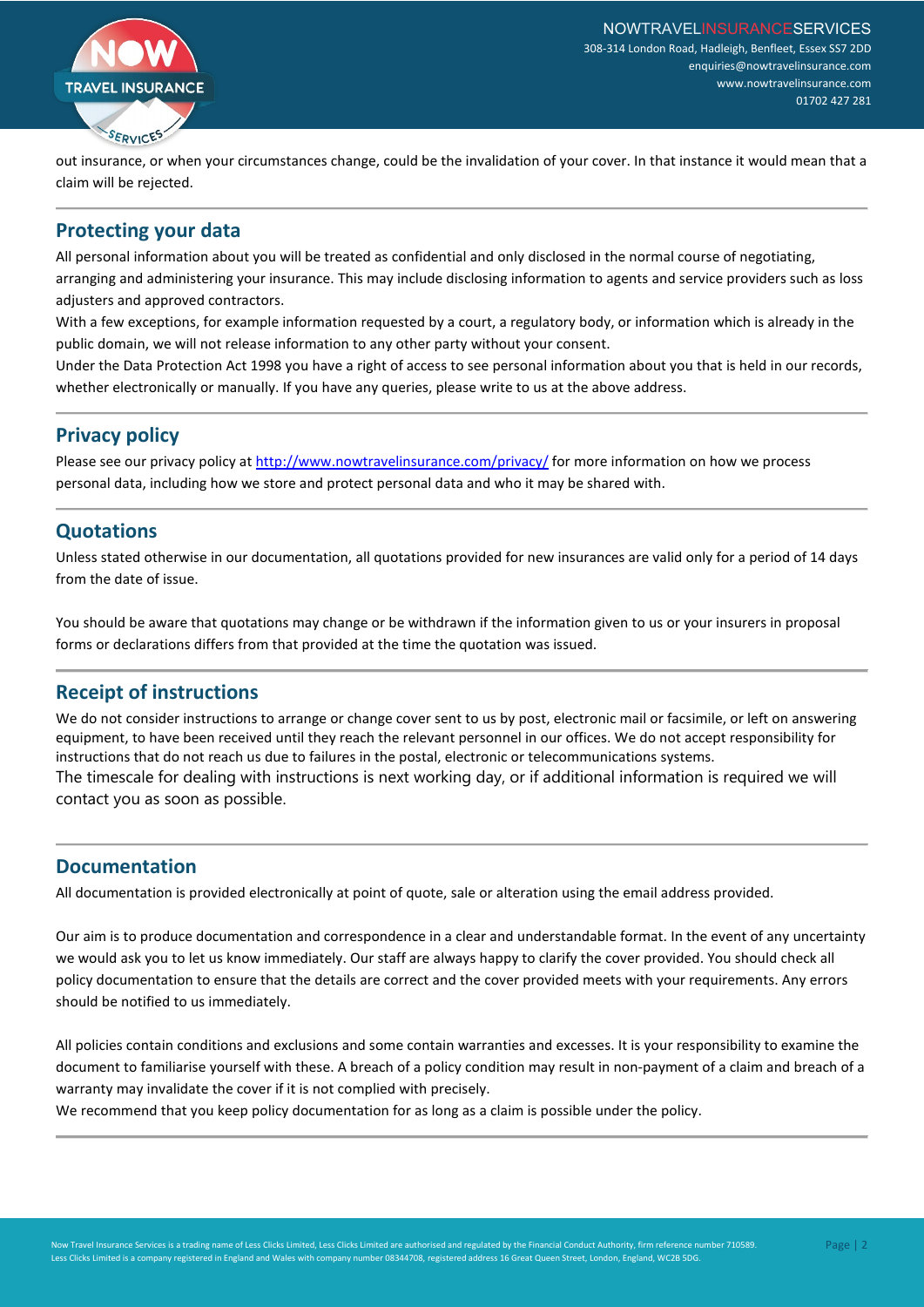

# **Block transfers**

In respect of some classes of insurance we may operate block insurance arrangements in order to provide competitive terms. On occasions it will be necessary for us to transfer such blocks from one insurer to another where this is beneficial to our clients.

This document constitutes both your acceptance that we do this and your prior request for us so to do.

#### **Our Remuneration**

We are remunerated by way of brokerage, which is a percentage of the insurance premium paid by you and allowed to us by the insurer with whom the insurance policy is placed.

In the ordinary course of our business we sometimes earn income in the form of management/administrative expenses allowed to us by insurers to cover costs incurred in carrying out work on their behalf and in the form of volume, growth or profitability payments.

We may sometimes also earn income in the form of commission for the provision of other services to you, which will be agreed with you on an individual basis.

No bonuses or performance related payments, outside of the standard salary structure, are made to any employees of the company.

For each insurance policy, including any subsequent renewal, you have a right to request information regarding any remuneration that we have received because of you placing your insurance business.

## **Fees and charges**

Our service to you for the provision of insurance products and advice will be at no direct cost to you.

Wherever possible we will provide additional services and advice in support of your Insurance and Risk programmes within our normal remuneration.

Should you wish to cancel your policy outside of the 14 day cooling off period, and can confirm that there have been no claims on the policy and that you have not travelled, a £15 administration fee will be applicable and the cancellation terms stated within your Policy Wording will be adhered to thereafter.

# **Method of payment**

We accept payment by most major debit and credit cards

## **Handling your money**

We collect and hold money as an agent of the insurer.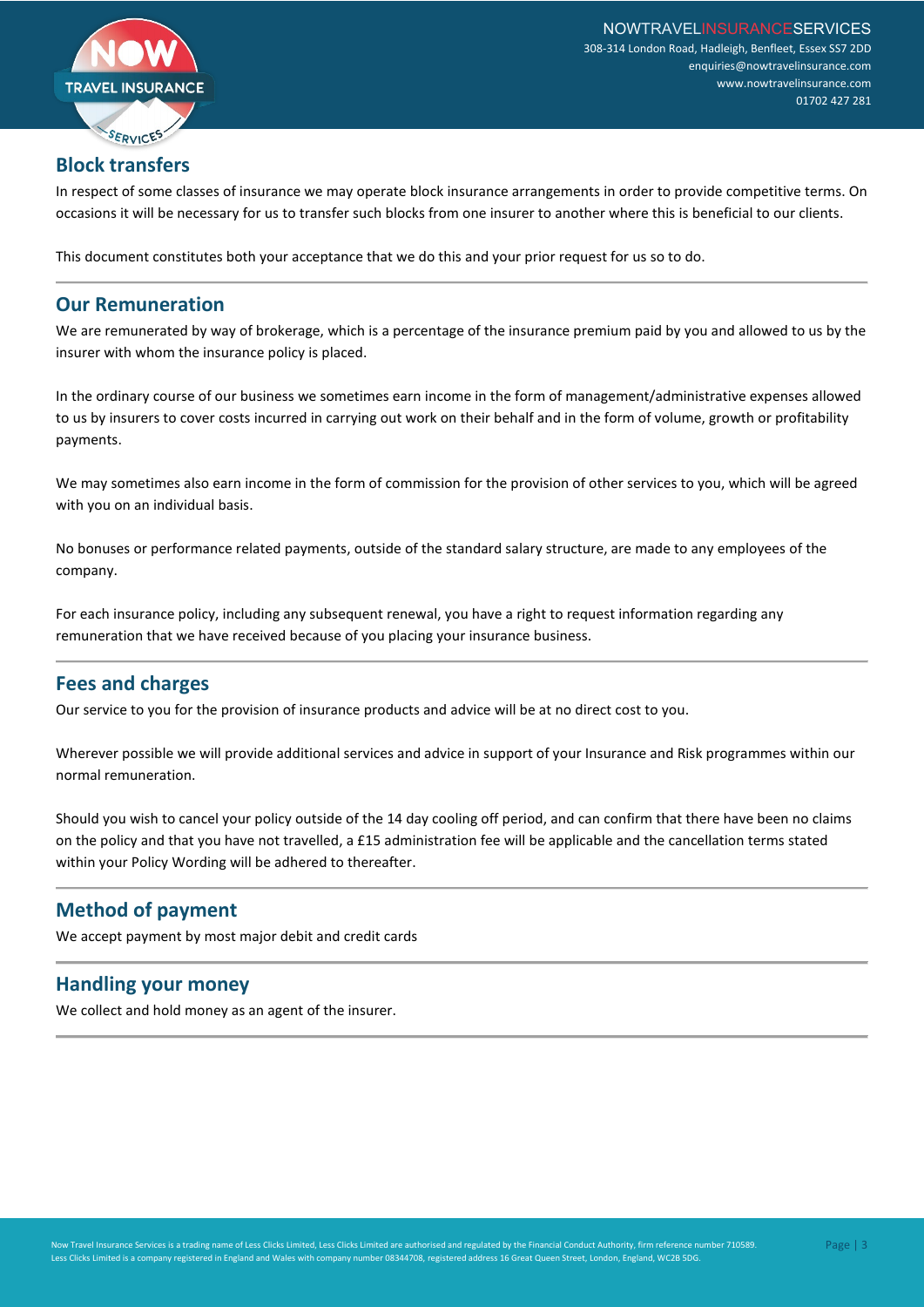

# **Claims**

You need to check the relevant section of the policy wording to see if you are covered and what documents and supporting materials are required to make a claim. Please then contact the claims service detailed in your policy wording in order to submit your claim.

In a medical emergency, please contact the Emergency Assistance Company detailed within the policy wording for help. Please read the policy wording for details. If you are admitted to hospital or need to curtail your trip you must contact the Assistance Company for authorisation before incurring any expenses or insurers may not pay your claim. Simple outpatient treatment should be paid locally and claimed for on your return to the United Kingdom.

## **Treating customers fairly**

It is our intention to provide a high level of service at all times. However if for any reason you feel our service is not of the standard you would expect please let us know by contacting our Customer Relations Manager by emailing [enquiries@nowtravelinsurance.com](mailto:enquiries@nowtravelinsurance.com) marking the email for the attention of "Customer Relations Manager".

## **How to make a complaint**

We are committed to treating our customers fairly. However, we realise that there may be times when things go wrong. If this happens, please contact us using the details below.

Please tell us your name and your claim number or policy number and the reason for your complaint. If you have any type of complaint about our service please contact our Customer Relations Manager at Now Travel Insurance Services, 308-314 London Road, Hadleigh, Benfleet, Essex SS7 2DD.

#### **Financial Ombudsman Service**

If you are not happy with our final decision on a complaint, you may be able to pass your complaint to the Financial Ombudsman Service (FOS). The FOS is an independent organisation and will review your case.

Their address is:

The Financial Ombudsman Service

Exchange Tower, Harbour Exchange Square, London, E14 9SR

Phone: 0800 023 4567 if calling from a landline or 0300 123 9123 if calling from a mobile. You can visit the Financial Ombudsman Service website at [www.fos.org.uk](http://www.fos.org.uk/)

If you take any of the action mentioned above, it will not affect your right to take legal action.

As Your complaint relates to insurance purchased from Us via electronic means, You are also able to use the EC On-line Dispute Resolution (ODR) platform at<http://ec.europa.eu/consumers/odr/> who will notify the Financial Ombudsman Service on Your behalf.

#### **Compensation arrangements**

We are covered by the Financial Services Compensation Scheme. You may be entitled to compensation from the scheme if we cannot meet our obligations. This depends on the type of business and the circumstances of the claim. Insurance advising and arranging is covered for 90% of the claim, without any upper limit. Further information about compensation scheme arrangements is available from the FSCS a[t https://www.fscs.org.uk/](https://www.fscs.org.uk/)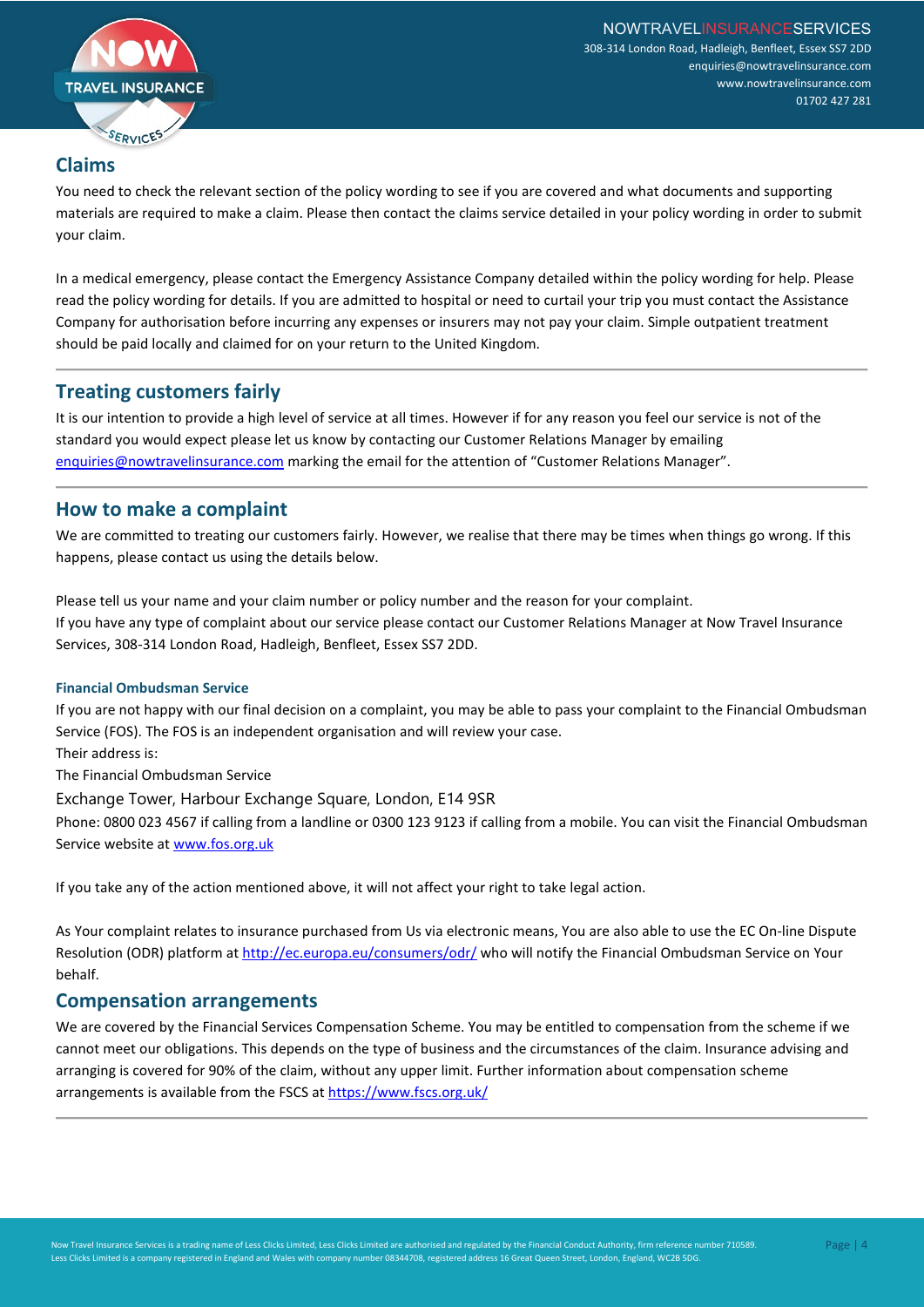

# **Cancellation Rights**

You have a 'cooling off' period where, should you decide that you find that the terms and conditions do not meet your requirements, and provided you have not travelled or claimed on the policy, you can advise NOW Travel Insurance Services within 14 days of purchase for a full refund to be considered.

Should you wish to cancel your policy outside of the 14-day cooling off period, the following cancellation terms will be applied dependant on what type of policy you have purchased.

#### **Single Trip policies**

Please contact us, with your policy number, the reason for the cancellation and confirmation that you have not travelled, no claims have been made and that you are not intending to claim. The policy will then be cancelled for you and a refund made. Your policy will be cancelled from the date you request your policy to be cancelled.

You will be entitled to a refund, subject to a deduction of 30% of the premium paid to represent the period during which you have been on risk for cancellation cover.

#### **Annual Multi-trip policies**

If you purchased an annual multi trip policy you have not travelled, nor made a claim and will not be making a claim then Yes. Please contact us, with your policy number, the reason for the cancellation and confirmation that you have not travelled, no claims have been made and that you are not intending to claim. The policy will be cancelled for you and a refund made. Your policy will be cancelled from the date you request your policy to be cancelled.

If cover has started, you will be entitled to a pro-rata refund of premium, in accordance with the amounts shown below:

| <b>Period of cover:</b>  | <b>Refund due:</b> |
|--------------------------|--------------------|
| If cover has not started | 100%               |
| Up to two (2) months     | 60%                |
| Up to three (3) months   | 50%                |
| Up to four (4) months    | 40%                |
| Up to five (5) months    | 30%                |
| Up to six (6) months     | 25%                |
| Six (6) months or over   | No refund          |

Please note: If your policy has already expired then no refund will be available.